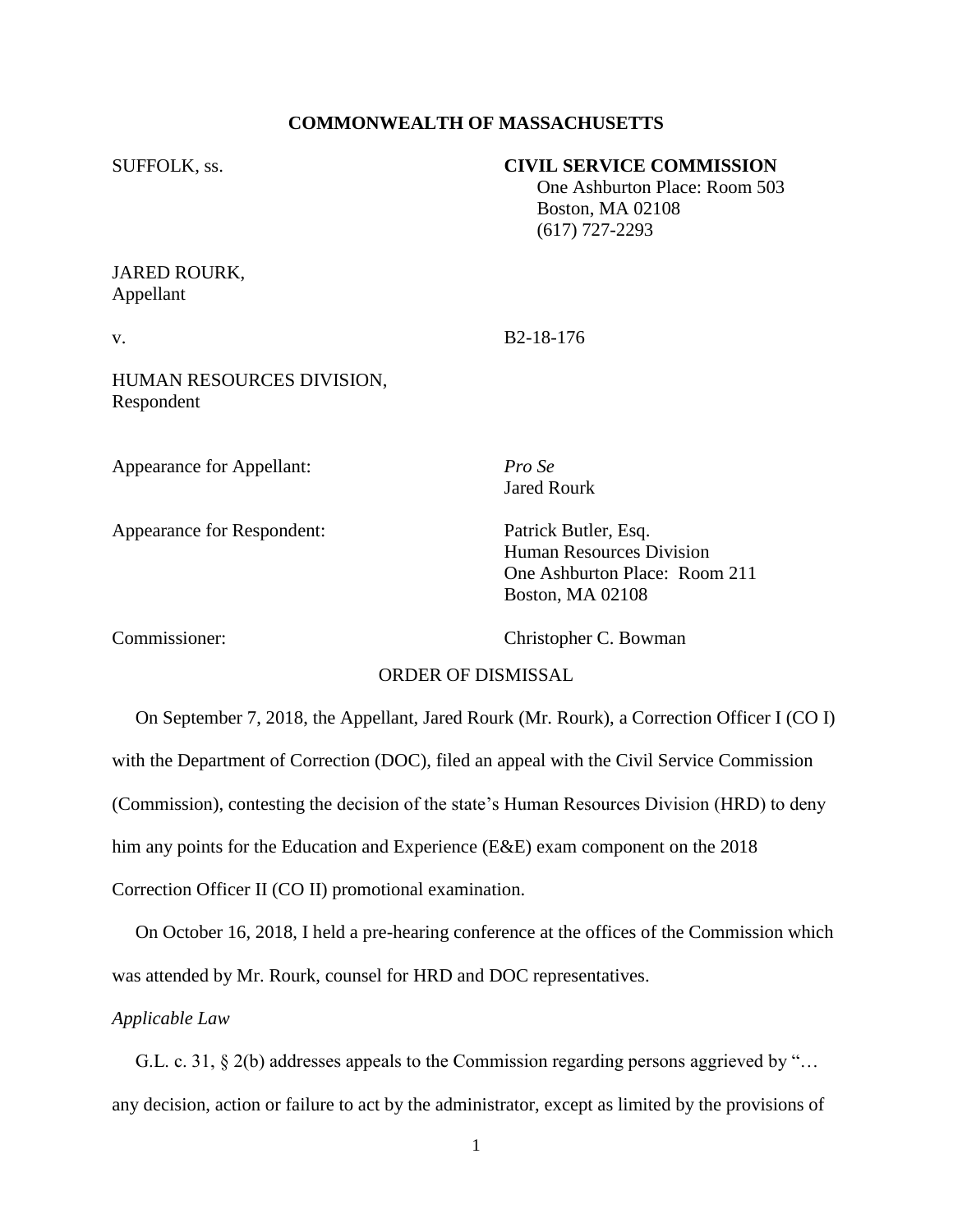section twenty-four relating to the grading of examinations …." It provides, *inter alia*, "No decision of the administrator involving the application of standards established by law or rule to a fact situation shall be reversed by the commission except upon a finding that such decision was not based upon a preponderance of evidence in the record."

Pursuant to G.L. c. 31, § 5(e), HRD is charged with: "conduct[ing] examinations for purposes of establishing eligible lists. G.L. c. 31, § 22 states in relevant part: "In any competitive examination, an applicant shall be given credit for employment or experience in the position for which the examination is held."

 G.L. c. 31 § 24 allows for review by the Commission of exam appeals. Pursuant to § 24, "…[t]he commission shall not allow credit for training or experience unless such training or experience was fully stated in the training and experience sheet filed by the applicant at the time designated by the administrator."

In Cataldo v. Human Resources Division, 23 MCSR 617 (2010), the Commission stated that " … under Massachusetts civil service laws and rules, HRD is vested with broad authority to determine the requirements for competitive civil service examinations, including the type and weight given as 'credit for such training and experience as of the time designated by HRD". *Analysis*

 The facts presented as part of this appeal are not new to the Commission. In summary, promotional examinations, such as the one in question here, consist of two (2) components: the traditional written examination, which accounted for 60% of the examination score here; and the E&E component, which accounted for 40% of the examination score here. HRD provides detailed instructions via email regarding how and when to complete the online E&E component of the examination. Most importantly, applicants are told that, upon completion of the E&E

2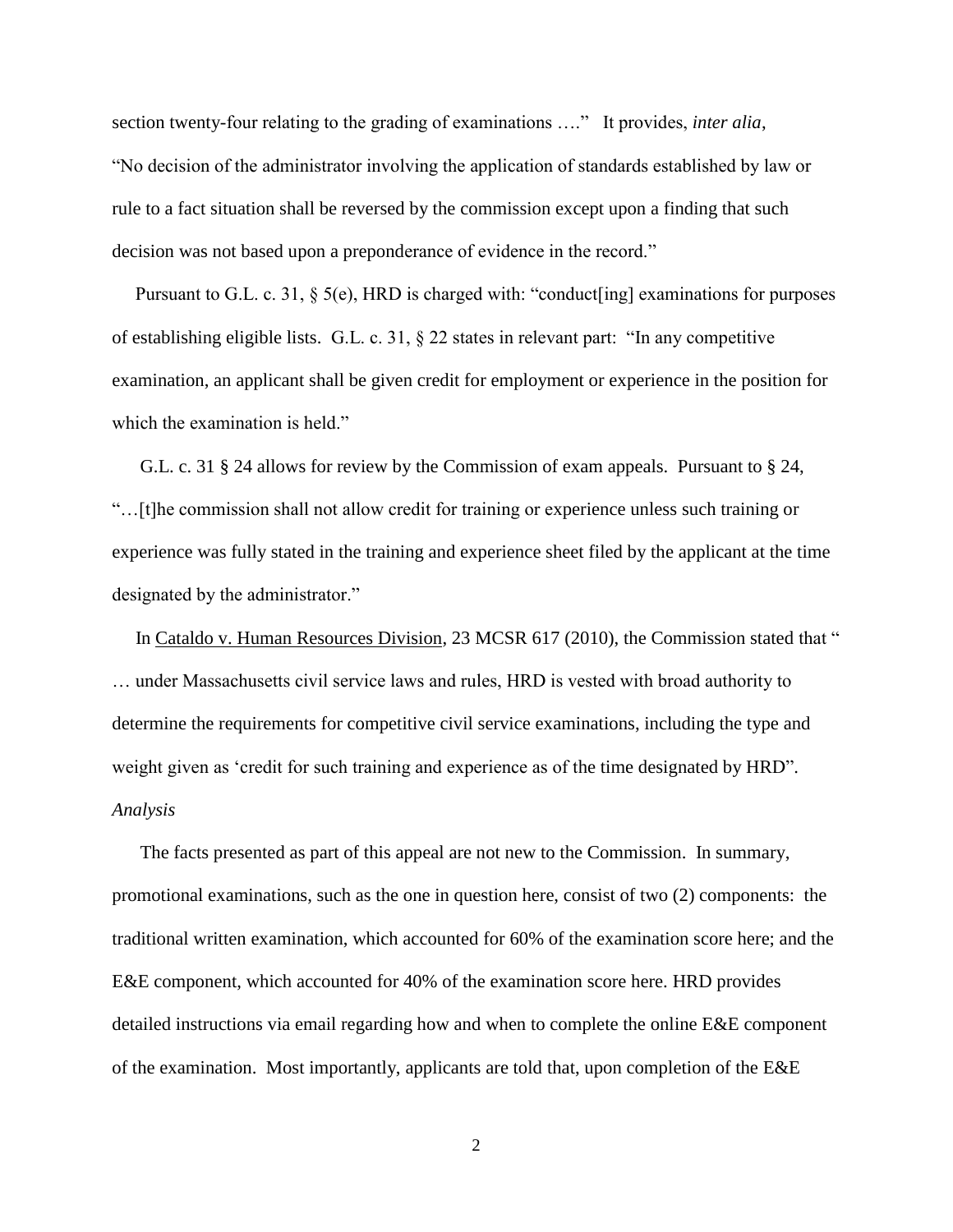component, the applicant will receive a confirmation email – and that the component is not complete unless and until the applicant receives this confirmation email.

 Here, it is undisputed that Mr. Rourk sat for the written component of the CO II examination on June 23, 2018. He had until June 30, 2018 to complete the online E&E component of the examination. According to Mr. Rourk, sometime prior to June 23, 2018, he logged into his online account and began completing the E&E module, answering most or all of the E&E questions. Mr. Rourk acknowledges, however, that he never hit the "submit" or equivalent selection on the module as he had a question related to his veteran status and whether his supporting documentation was on file with HRD. Without hitting "submit", he logged off the system. On June  $27<sup>th</sup>$  and June  $28<sup>th</sup>$ , 2018, Mr. Rourk engaged in email communication with an HRD representative regarding his veteran status. The last communication, on June  $28<sup>th</sup>$  states:

- Mr. Rourk: "ok, so I will not need to submit a DD2014 for the COII exam I took. I will get the credit for it?"
- HRD: "Your [sic] all set. You don't need to do anything further. Thanks."

 Based on the above-referenced communication, Mr. Rourk never completed and "submitted" his answers to the E&E module, as, according to him, he believed he was "all set".

 While I am not unsympathetic to Mr. Rourk's plight here, a review of the email communication between him and HRD, including the above-referenced excerpt, pertained exclusively to his veteran status. HRD never stated or suggested that the E&E component of his examination was "all set".

 Consistent with a series of appeals regarding this same issue, in which an applicant failed to follow instructions and submit the online E&E claim, intervention by the Commission is not warranted as the Appellant cannot show that he was harmed through no fault of his own.

3